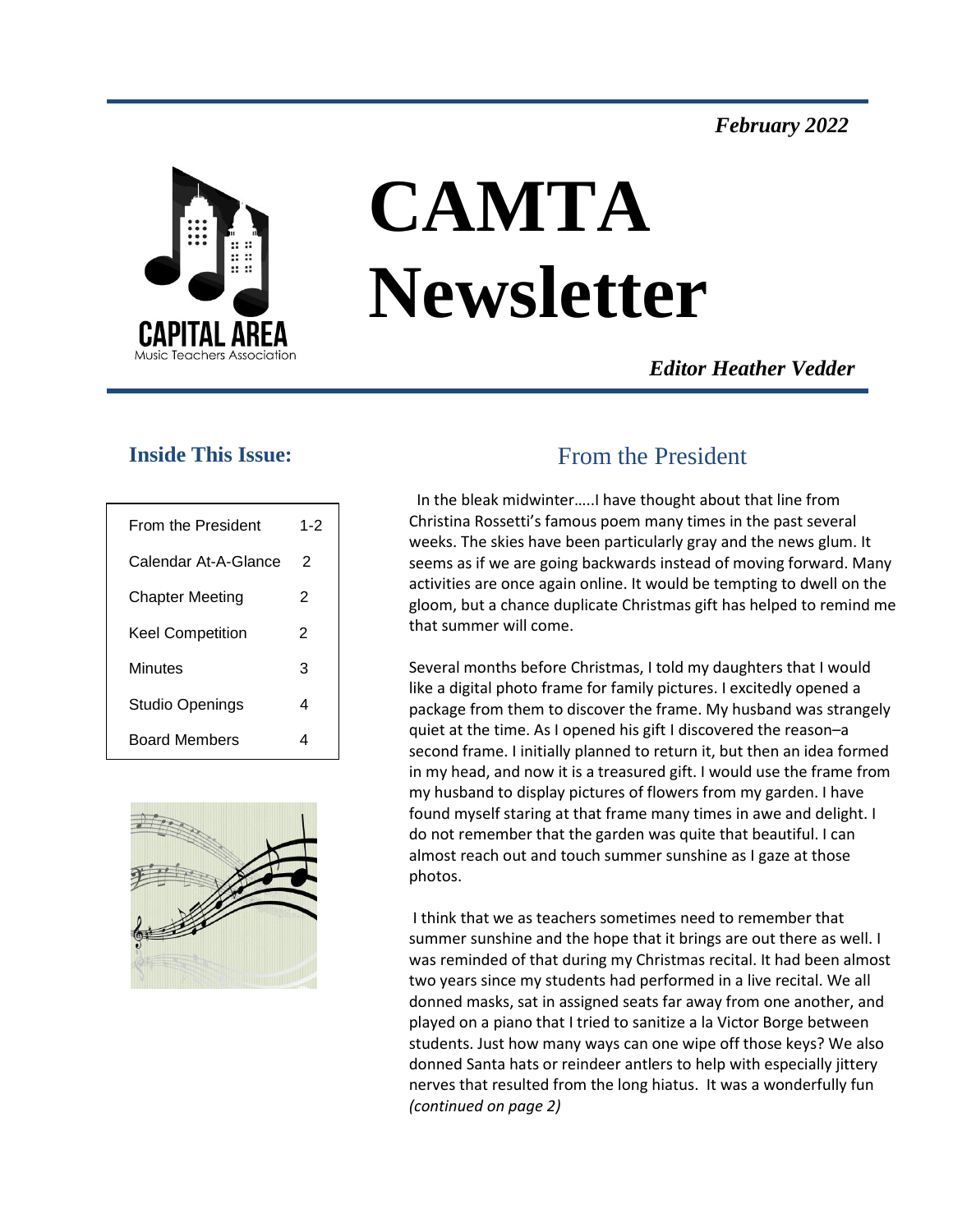# **CAMTA Calendar 2021-2022**

### **February 4th: Deadline for Keel Competition**

**February 8th: Chapter Meeting: Masterclass with Tamar Mikeladze**, 9:30, Faith Lutheran Church, 4515 Dobie Road, Okemos 48864 NOTE: Faith Lutheran Church requires masks for in-person meetings. Please keep masks on while speaking.

**Saturday, February 26th, 2022: Keel Competition**, The Presbyterian Church of Okemos

**March 8th: Chapter Meeting** 9:30, Faith Lutheran Church, Okemos

**Saturday, March 12th: SAT**, MSU

Updated Contact Information

Megan Nyquist - Cell phone: 517-927-7377

# From the President – continued

evening filled with good music, laughter, fellowship, and bags of candy for the kids. There was a specialness about that evening that other recitals have lacked.

As I think back on it I have to wonder if we are in the bleak midwinter, or is this perhaps a serendipity unrecognized like my duplicate gift. Could life during a pandemic perhaps remind us to treasure the everyday mundane things just a bit more? I do not have the answers, but I am coming to the conclusion that perhaps the winter isn't as bleak as I thought it was. Perhaps it is just summer in disguise.

Linda Jones CAMTA President

# Chapter Meetings

 On Tuesday, February 8th at 9:30, we will be having an inperson business meeting and masterclass at Faith Lutheran Church in Okemos. The address of the church is 4515 Dobie Road, Okemos 48864. Please remember to wear your face mask to the meeting.

Our masterclass instructor will be Tamar Mikeladze of MSU.

\*If you have a student who is able to play in the masterclass, please contact Natalia Bezuglova at [bezuglova@hotmail.com](mailto:bezuglova@hotmail.com) as soon as possible.\*

# Eileen Keel Competition

The Eileen Keel Sonata/Sonatina Competition will be held inperson on Saturday, February 26th at The Presbyterian Church of Okemos. Applications and fees are due by February 4th. Go to <https://forms.gle/mye49FMcYQMcZuEu9> to register your students.

For more information, contact Gail Lytle Lira at gail@gaillytlelira.com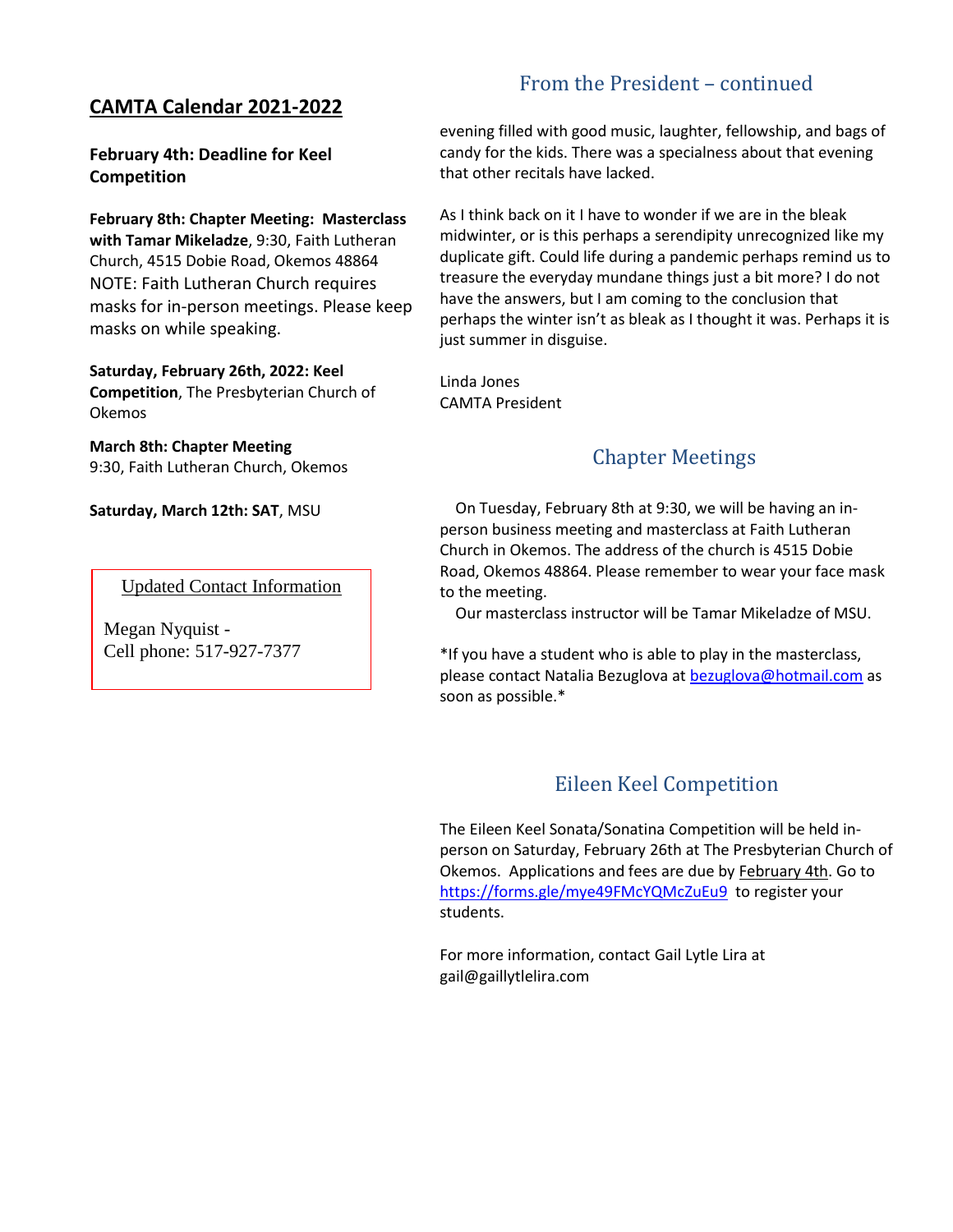#### CAMTA Membership Meeting

January 11, 2022

**Present:** Jeanne Fangboner, Chia-Yin Chan, Alix Jenkins, Heather Vedder, Joan Wierzba, Laura Johnson, Verna Holley, Megan Nyquist, Kathy Richardson, Linda Jones, Natalia Bezuglova, Sheri Iott, Penny Draper, Mary Jane Miller.

The meeting was called to order at 9:30 a.m.

**Announcements:** Melanie Seal lost her father-in-law to COVID in December; Joan Wierzba has lost a cousin (January 10). CAMTA acknowledges their passing and the CAMTA membership extends sympathy to these member teachers and their families.

**Review of the minutes** as published in the February newsletter; no corrections or additions.

**February membership meeting**: Faith Lutheran Church, 4515 Dobie Road, Okemos is the new venue. Masks will be required for all in attendance. See newsletter for further detail.

**January CAMTA Board meeting:** in person or on Zoom TBD by the Board.

**Student Achievement Testing:** Amber Redoutey and Penny Draper will serve as co chairs. Laura Johnson will serve as applications chair. Venue continues at Michigan State University. Testing will be conducted in accordance with the guidelines set out by the University, or conducted online as determined by the SAT Committee.

**NFMC Festival:** Applications due to Mary Jane Miller by January 16. Decision on conducting the 2022 Festival online or in-person will be determined February 1. Any repertoire changes must be in the same class and must be submitted **no later than February 15, 2022.**

**Treasurer:** absent. No report.

**Yearbook:** The 2022 edition is being prepared by Miho Segal. No edition was published in 2020-2021.

**Keel Competition:** The committee desires to hold live auditions on Saturday, February 26 at Okemos Community Church. They are hoping that COVID cases will begin to decline so the committee will be able to reserve the performance space and that everyone will feel safe. Watch for a google link in a couple of weeks to register. Direct inquiries to the committee at: [gail@gaillytlelira.com.](mailto:gail@gaillytlelira.com)

**Lansing Matinee Musicale Choral Ensemble** is a secular community choir under the auspices of LMM. The Chorale is looking to expand the ensemble to include more community outreach and enrichment. Ensemble rehearsals will begin in February on Thursdays at 10 (10:30) at Ascension Lutheran Church, 2780 Haslett Road, East Lansing. Contact Joan Wierzba (517) 349-7575 for more information.

**Today's speaker:** Wan-Chin Chang of Soka University and Mariposa College, California, graduate of the University of Southern California discussed applications for conducting student lessons remotely, including procedures for sharing information, worksheets, and musical scores online, together with assisting students to prepare for the actual performance on the concert stage.

Alix Jenkins, Recording Secretary Protem